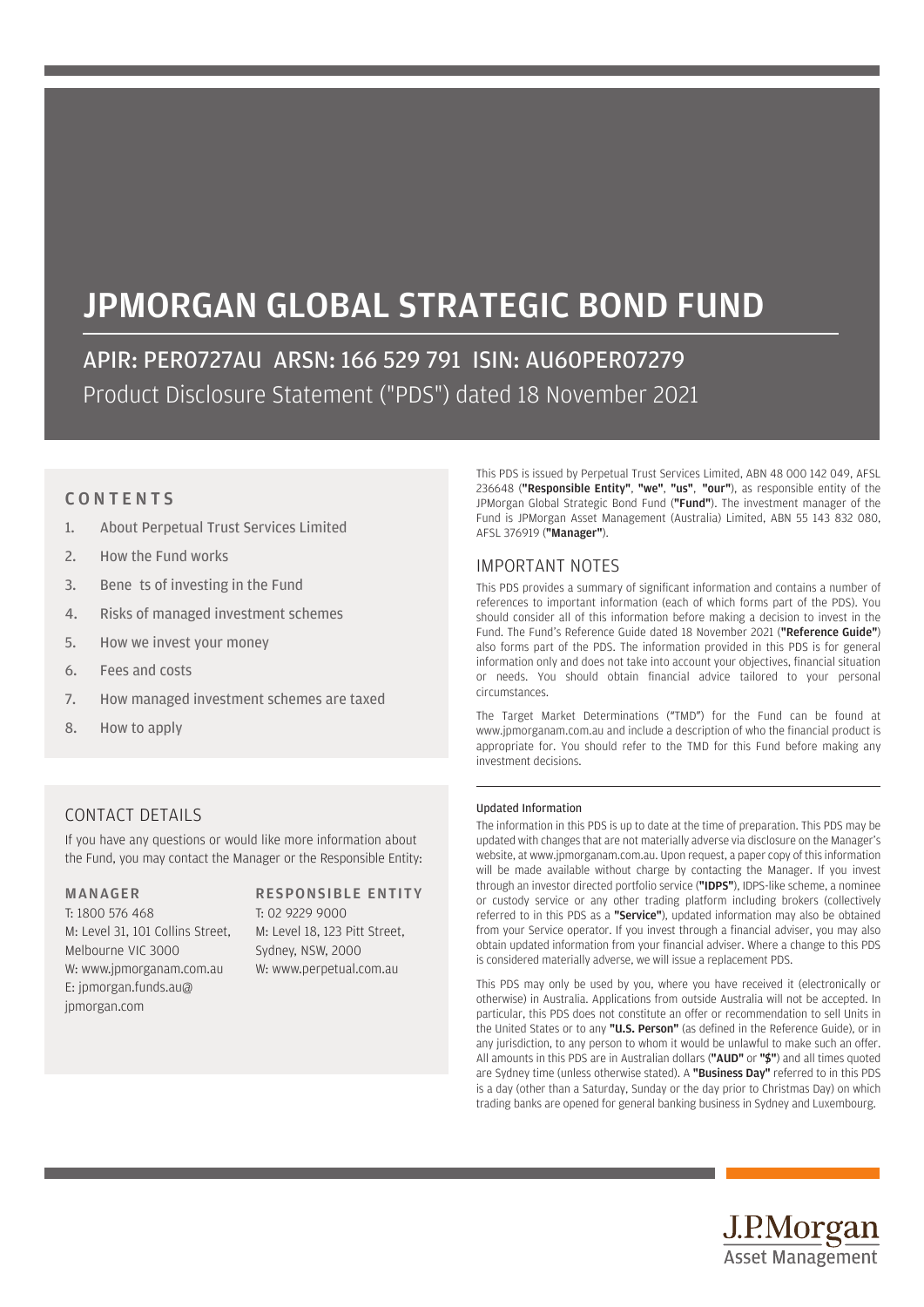# 1. About Perpetual Trust Services Limited

Perpetual Trust Services Limited, the responsible entity of the Fund, is part of the Perpetual Limited group of companies which has been in operation for over 135 years. The Responsible Entity holds Australian financial services licence number 236648 issued by ASIC, which authorises it to operate the Fund.

The Responsible Entity is responsible for the operation of the Fund and has the power to delegate certain of its duties in accordance with the Corporations Act and the constitution of the Fund ("Constitution"). The Responsible Entity has appointed JPMorgan Asset Management (Australia) Limited, as the investment manager of the Fund, Link Fund Solutions Pty Limited as the registrar ("Registrar") and JPMorgan Chase Bank, N.A. (Sydney Branch) as the custodian ("Custodian") and the administrative agent ("Administrative Agent") for the Fund. The Responsible Entity, in its discretion, may change the Custodian, Registrar, and Administrative Agent from time to time or appoint additional service providers.

# About JPMorgan Asset Management (Australia) Limited

JPMorgan Asset Management (Australia) Limited, the Manager of the Fund, is part of J.P. Morgan Asset Management, a leading investment manager of choice for institutions, financial intermediaries and individual investors worldwide. J.P. Morgan Asset Management is the marketing name for the investment management business of JPMorgan Chase & Co. and its affiliates worldwide.

The Manager acts as our agent to manage the assets of the Fund consistently with the Fund's investment policy and objectives. In turn, the Manager may delegate and sub-delegate any of its duties, responsibilities, functions or powers to manage the assets of the Fund to one or more affiliates of JPMorgan Chase & Co..

# 2. How the Fund works

# About the Fund

The Fund is an Australian domiciled, managed investment scheme that is registered with the Australian Securities and Investments Commission ("ASIC") and is governed by the Constitution.

## How the Fund invests

The Fund will invest pursuant to its investment objective the majority of its assets, either directly or through derivatives, in debt securities issued or guaranteed by governments or their agencies, state and provincial governmental entities, supranationals, corporate debt securities, mortgage-backed securities and asset-backed securities, covered bonds and currencies. Issuers may be located anywhere in the world, including emerging markets.

## How the Fund intends to meet its Investment Objective

The Fund's investment objective is to achieve a return in excess of the Bloomberg AusBond Bank Bill Index ("Benchmark") by exploiting investment opportunities in, amongst others, the debt and currency markets, using derivatives where appropriate ("Investment Objective"). We will use our best endeavours to meet the Investment Objective. however the Investment Objective may change as a result of matters or changes beyond our control, including market conditions, change in law or applications and withdrawals made by investors. Where we believe it is in the best interests of investors as a whole, we may change the Investment Objective.

# How the Fund operates

When you invest in the Fund, your money is pooled with investments from other investors and used to buy assets for the Fund, which we manage on behalf of all investors.

#### What is a Unit

Each unit ("Unit") that you hold in the Fund represents an equal and undivided interest in the Fund, subject to the liabilities. However, we, rather than you, have control over the Fund's assets, management and operation. Your investment is not a direct investment in any particular asset of the Fund and does not give you an interest in it.

# Applications and withdrawals

The minimum required initial investment, subsequent investment, holding and withdrawal amounts are set out below. We may change or waive these amounts at our discretion. If you are investing through a Service, you should read your Service operator's offer document for minimum initial investment, subsequent investment, holding and withdrawal amounts.

Please note that any application will be accepted only on a cleared-funds basis and that application and withdrawal requests are considered separate transactions, independent of one another. Should the minimum holding amount of Units fall below \$1,000, you may be required to redeem the Units.

| Minimum Initial Investment Amount    | \$25,000 |
|--------------------------------------|----------|
| Minimum Subsequent Investment Amount | \$5,000  |
| Minimum Holding Amount               | \$1,000  |
| Minimum Withdrawal Amount            | \$5,000  |

You may apply for Units or increase your investment at any time by completing the application form and sending it to the Registrar (please refer to "8. How to apply" below for details). You may make a withdrawal on your Units or decrease all or part of your investment in the Fund at any time by completing the withdrawal form and sending it to the Registrar. These forms are available on the Manager's website, at www.jpmorganam.com.au.

If you are investing through a Service, you should follow the instructions of the Service operator when making an investment in, or withdrawing your investment from, the Fund.

#### How we process applications and withdrawals

Generally, if the Registrar receives your correctly completed application or withdrawal request before 12 noon (Sydney time) on a Business Day, it will be processed using the application or withdrawal price calculated for that day. Where the Registrar receives such information after 12 noon (Sydney time) on a Business Day, it will be processed using the application or withdrawal price determined for the following Business Day. If the Registrar receives a withdrawal request by 12 noon (Sydney time) on a Business Day, the proceeds of that request will generally be paid within 5 Business Days but may take longer in some circumstances (up to 21 days). If the Registrar receives an incomplete application or withdrawal request, it will not be processed until the Registrar is subsequently provided with the correct and complete document. Application or withdrawal requests are subject to client identification procedures that the Responsible Entity and/or Registrar considers necessary to satisfy its obligations under the relevant anti-money laundering and counter terrorism act, being completed. We are not bound to accept an application.

If you are investing through a Service, you should seek advice from your Service operator as cut-off times for transacting and processing applications and withdrawals may vary due to the Service operator's requirements.

# Investing through mFund

While the Fund is admitted as an mFund product, you will be able to make application and withdrawal requests through mFund by placing a buy or sell order with approved ASX brokers or your financial adviser who uses a stockbroking service on your behalf. Cut-off times for placing an application or withdrawal request via mFunds is 11am (Sydney time) on a Business Day. Go to section 2, "Transactions via mFund", of the Reference Guide, which forms part of this PDS, for further information. Units will be issued to the nearest 3 decimal points.

## How Unit prices are calculated

In accordance with the Constitution, the Unit application (or withdrawal) price is generally calculated on each Business Day by:

- establishing the net asset value ("NAV") of the Fund which is generally based on the daily market value of the Fund's assets, which includes undistributed income, after deducting liabilities such as fees and expenses and excluding the application money in respect of applications that have not been accepted<sup>1</sup>;
- dividing the resulting amount by the number of Units in issue;
- increasing (or decreasing) the NAV of each Unit by the Transaction Costs<sup>2</sup> (as defined in the Reference Guide); and
- rounding the price up (or down) to the nearest 4 decimal points

At our discretion, we may accept an application payment in the form of property and we may, with your consent, transfer assets in lieu of cash in satisfaction of a withdrawal request.

<sup>1</sup> Calculation and publication of Unit application (or withdrawal) prices may be delayed around distribution periods.

<sup>2</sup> Transaction Costs may include a buy or sell spread charged by the Fund. For more details refer to "Transaction costs" in the section "Additional explanation of fees and costs" in the Reference Guide.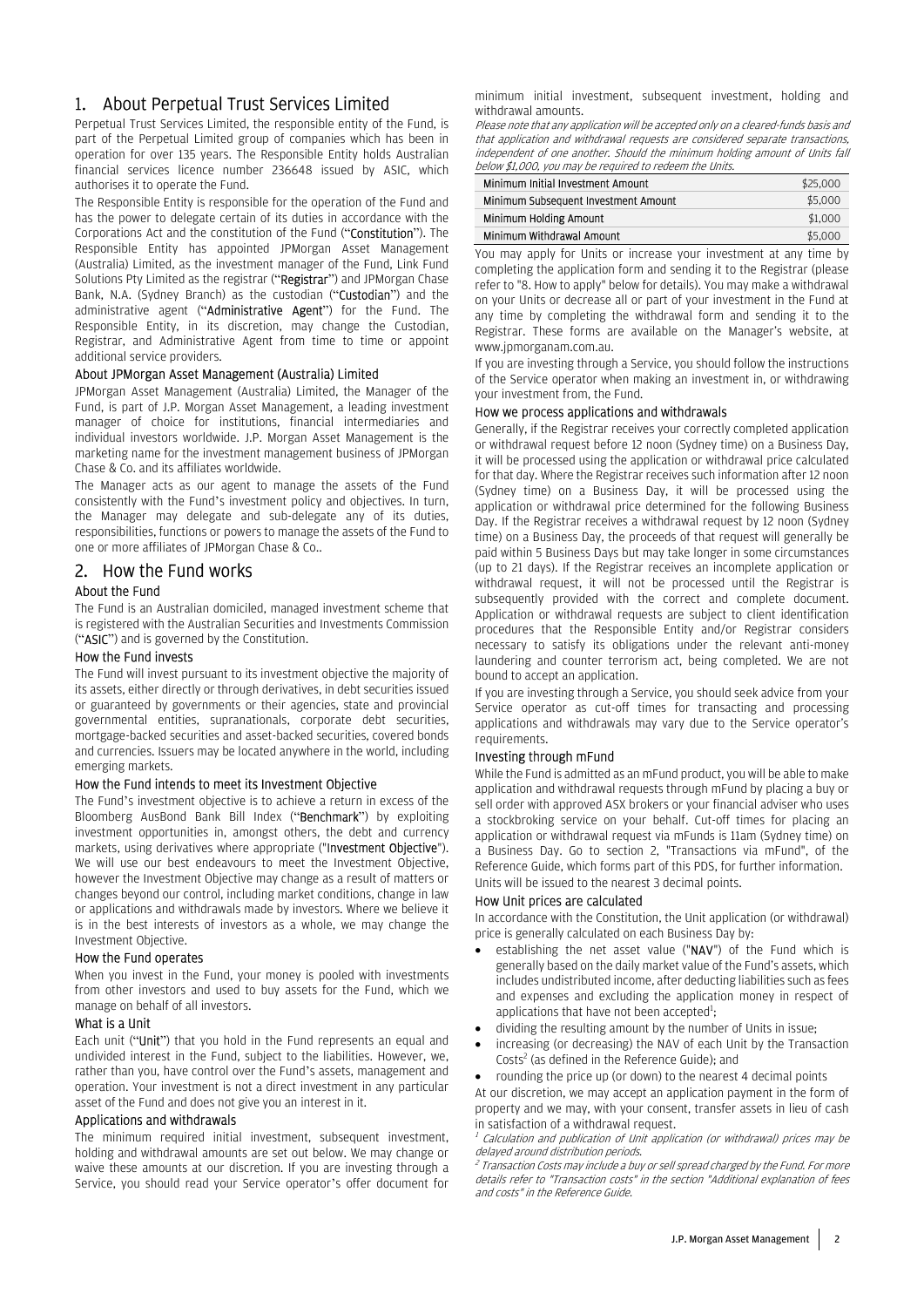# How to find prices

Application and withdrawal prices for each Business Day are available on the Manager's website at www.jpmorganam.com.au on the following Business Day. The application and withdrawal prices will generally vary as the market value of the assets of the Fund rises and falls.

## Suspension of applications and withdrawals

We may suspend withdrawals of, or applications for, Units in certain circumstances set out in the Constitution, including where we consider that it is desirable for the protection of the Fund, or in the interests of investors (as a whole) during certain emergency situations where it is not reasonably practicable for us to acquire or dispose assets or to determine fairly the application or withdrawal price. In some circumstances, including, but not limited to, a suspension of withdrawals of Units, you may not be able to make additional investments into the Fund or withdraw your Units within the usual period upon request. We may, in certain circumstances, delay or stagger the settlement of large withdrawal requests. The Corporations Act 2001 ("Act") also contains provisions that may restrict withdrawals from the Fund in the event that the Fund becomes "not liquid" as is defined in the Act.

# Distributions

A distribution is the payment of the Fund's distributable income to investors at predetermined intervals.

Distribution of the Fund's distributable income to investors generally occurs quarterly including as at 30 June or more regularly at the discretion of the Responsible Entity. Distributions are generally paid within 14 days, but in any event within 90 days, after the end of the distribution period. The distributions you receive are generally assessable income and you may still have to pay tax on the distribution even if you choose to reinvest it. Your distribution is unlikely to include capital gains.

The distribution amount depends on the Fund's distributable income and is calculated in accordance with the Constitution. The amount you receive will be the pro-rata proportion of the distributable income, calculated according to the number of Units you hold relative to the number of Units in issue as at midnight on the last day of the distribution period. The amount will vary and sometimes there might not be any distribution.

Any distribution which is impractical to distribute in a distribution period becomes an asset of the Fund and is deemed to accrue to the next distribution period. You will be notified of the composition of your distribution and the types of income and capital. We may also make special distributions on an interim basis without prior notice to you. However, at 30 June each year, investors will generally be entitled to all distributable income that has not been distributed. In addition to any distributions, you may, at any time, receive any amount (capital or income) by way of cash, in specie or bonus Units pro rata to the number of Units you hold.

At the end of each distribution period, the Fund's Unit price will typically fall as it is adjusted to reflect the amount of any distribution paid. As the distribution amount you receive is based on the entire distribution period, the closer you invest before the end of a distribution period the greater the possibility is that you may receive back some of your capital as income in the distribution paid for that period.

If you are a direct investor, including an investor through mFund, you may choose to have your distributions reinvested in the Fund or deposited into your Australian bank, building society or credit union account. If you do not make a choice, we will reinvest your distribution. If you choose to reinvest your distribution in the Fund, it will be reinvested at the first Business Day of the month following the end of the distribution period. The reinvestment price will be based on the NAV (that is, excluding Transaction Costs) calculated on the last Business Day of the distribution period, adjusted for any distribution paid for that period. No buy spread is applied by the Manager when determining the reinvestment price.

We do not accept directions to pay distributions to third parties. If an attempted deposit is rejected, the deposit may be cancelled.

If you are investing through a Service, you may be subject to different conditions from those referred to in this PDS, particularly in relation to the timing of distributions. As well as reading this PDS, you should seek advice from your Service operator, including reading their offer document.

# Further information

We authorise the use of this PDS as disclosure to people who wish to access the Fund through a Service. In this circumstance, the Service operator becomes an investor in the Fund and acquires the rights of an investor and may exercise, or decline to exercise, these rights on your behalf.

Further details about how the Fund works, including detailed information about acquiring and disposing of Units, are contained in a separate document, the Reference Guide, which forms part of this PDS.

- 1. You should read the important information in the Reference Guide about "How the Fund works" before making a decision. Go to section 2 of the Reference Guide.
- 2. The material relating to "How the Fund works" may change between the time when you read this PDS and the day when you acquire the product.

# 3. Benefits of investing in the Fund

| Feature                                                                       | <b>Benefit</b>                                                                                                                                                                                                                                                                                                                                |
|-------------------------------------------------------------------------------|-----------------------------------------------------------------------------------------------------------------------------------------------------------------------------------------------------------------------------------------------------------------------------------------------------------------------------------------------|
| Flexible.<br>unconstrained<br>approach to fixed<br>income asset<br>allocation | The flexible unconstrained approach of the Fund seeks<br>to ensure your fixed income positioning is always<br>optimised. The objective is to move dynamically to<br>returns from<br>the<br>most attractive<br>maximise<br>opportunities, wherever they are to be found.                                                                       |
| Taking advantage<br>of investment<br>opportunities                            | The Fund has the freedom to take advantage of the most<br>compelling opportunities from across the global fixed<br>income spectrum including emerging markets debt,<br>mortgage and asset-backed bonds, high yield bonds,<br>government bonds and investment grade corporate<br>bonds.                                                        |
| Expert<br>management                                                          | managed by J.P. Morgan<br>is.<br>Fund<br>Asset<br>The<br>Management's highly experienced personnel, including<br>the Global Chief Investment Officer for international<br>fixed income, who is supported by the expert insights of<br>Morgan Asset Management's fixed income<br>J.P.<br>specialists, based in local markets across the globe. |

Further details about other features of the Fund are contained in a separate document, the Reference Guide, which forms part of this PDS.

# 4. Risks of managed investment schemes

All investments carry risk. Different strategies may carry different levels of risk, depending on the assets that make up the strategy. The value of your investment may fall for a number of reasons, including the risks set out below, which means that you may lose some or all of your investment. Before making an investment decision, it is important to understand the risks that may affect the value of your investment. Assets with the highest long-term returns may also carry the highest level of short-term risk due to their generally larger fluctuations in returns.

The level of risk for each person will vary depending on a range of factors including age, investment timeframe, other investments and risk tolerance. Your financial adviser may assist you in determining whether the Fund is suited to your objectives, financial situation and needs including the level of diversification you need.

Neither the Manager, nor its associates or related bodies corporate (together "JPMorgan Chase Group"), Perpetual Trust Services Limited, nor any company in the 'Perpetual Group' (comprising Perpetual Limited and its subsidiaries, including the Responsible Entity), guarantees that the investment objective will be achieved or that you will earn any return on your investment or that your investment will gain in value or retain its value. Neither JPMorgan Chase Group nor Perpetual Trust Services Limited guarantees any particular taxation consequences of investing. Investments in the Fund are not deposits with, or liabilities of, JPMorgan Chase Bank, National Association, ABN 43 074 112 011, or any member of the JPMorgan Chase Group. You may lose some or all of your money on your investment. The laws affecting registered managed investment schemes may change over time. The value of your investment may vary. The level of returns will vary, and future returns may differ from past returns. Investment in the Fund is subject to investment risk, including possible delays in repayment and loss of income and capital invested. While it is not possible to identify every risk relevant to investing in the Fund, we have detailed key risks that may affect your investment.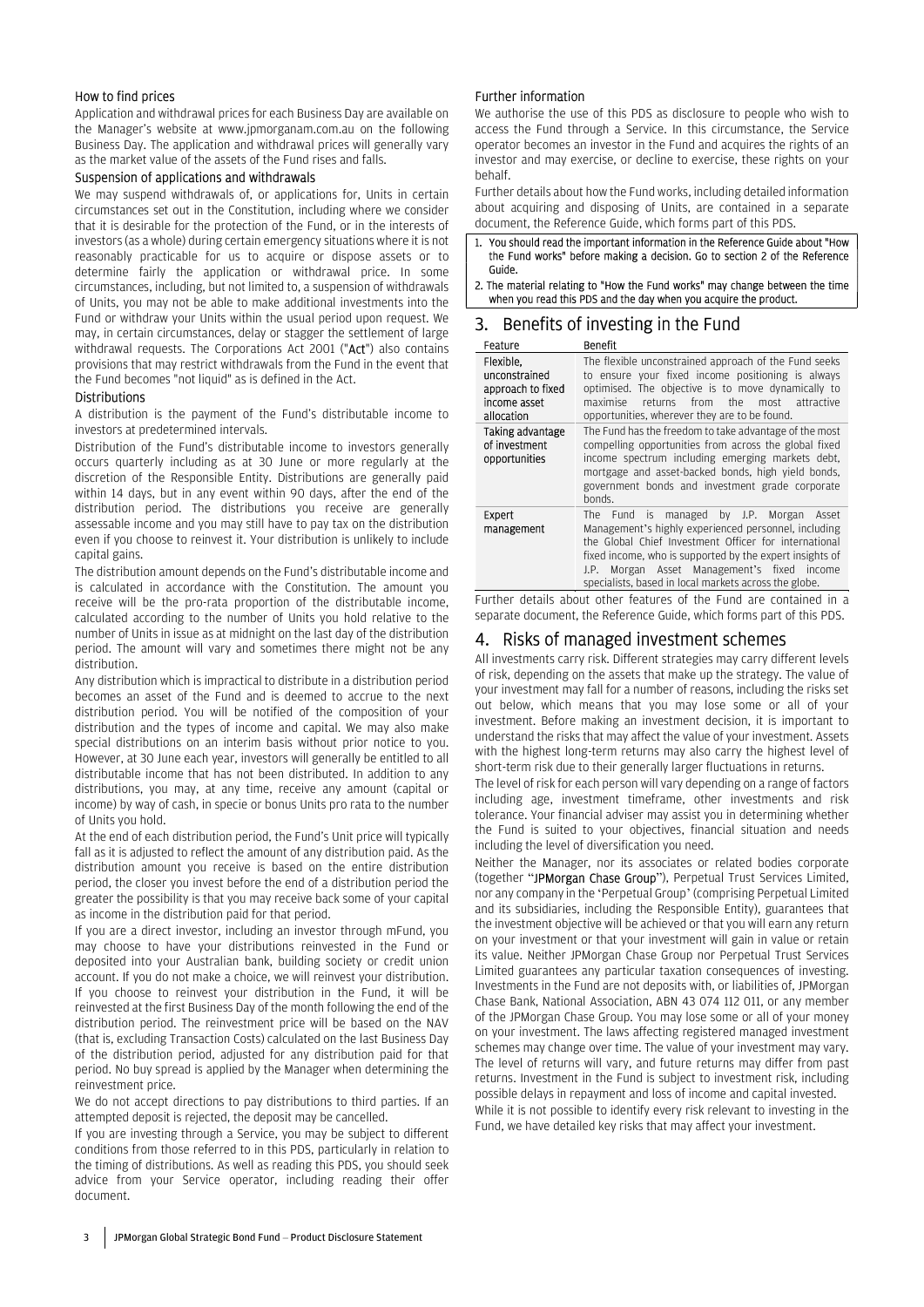1. You should read the important information in the Reference Guide about "Risks of managed investment schemes" before making a decision. Go to section 3 of the Reference Guide.

2. The material relating to "Risks of managed investment schemes" may change between the time when you read this PDS and the day when you acquire the product.

| Type of key risk                        | Description of risk                                                                                                                                                                                                                                                                                                                                                                                                                                                                                                                                                                                                                                                                                                                                                                                                                                                                                                     |
|-----------------------------------------|-------------------------------------------------------------------------------------------------------------------------------------------------------------------------------------------------------------------------------------------------------------------------------------------------------------------------------------------------------------------------------------------------------------------------------------------------------------------------------------------------------------------------------------------------------------------------------------------------------------------------------------------------------------------------------------------------------------------------------------------------------------------------------------------------------------------------------------------------------------------------------------------------------------------------|
| Concentration<br>risk                   | To the extent that the Fund invests a large portion of its assets in a limited number of securities, industries, sectors, or within<br>a limited geographical area, it is likely to be more volatile and carry a greater risk of loss than a fund that invests more<br>broadly.                                                                                                                                                                                                                                                                                                                                                                                                                                                                                                                                                                                                                                         |
|                                         | When the Fund is concentrated in a particular country, region, or sector, its performance will be more strongly affected by<br>any political, economic, environmental or market conditions within that area or affecting that economic sector.                                                                                                                                                                                                                                                                                                                                                                                                                                                                                                                                                                                                                                                                          |
| Derivatives risk                        | The value of derivatives can be volatile. This is because a small movement in the value of the underlying asset can cause a<br>large movement in the value of the derivative and therefore, investment in such instruments may result in losses in excess of<br>the amount invested by the Fund.                                                                                                                                                                                                                                                                                                                                                                                                                                                                                                                                                                                                                        |
|                                         | The pricing and volatility of many derivatives sometimes diverges from strictly reflecting the pricing or volatility of their<br>underlying reference asset(s). In difficult market conditions, it might be impossible or unfeasible to place orders that would<br>limit or offset the market exposure or financial losses created by certain derivatives.                                                                                                                                                                                                                                                                                                                                                                                                                                                                                                                                                              |
|                                         | Changes in tax, accounting, or securities laws could cause the value of a derivative to fall or could force the Fund to terminate<br>a derivative position under disadvantageous circumstances.                                                                                                                                                                                                                                                                                                                                                                                                                                                                                                                                                                                                                                                                                                                         |
| Hedging risk                            | Any measures that the Fund takes that are designed to offset specific risks could work imperfectly, might not be feasible at<br>times, or could fail completely. Hedging involves costs, which reduce investment performance.                                                                                                                                                                                                                                                                                                                                                                                                                                                                                                                                                                                                                                                                                           |
| Short positions<br>risk                 | Taking a short position (a position whose value moves in the opposite direction from the value of the security itself) through<br>derivatives creates losses for the Fund when the underlying security's value rises. These losses are theoretically unlimited as<br>there is no restriction on the price to which a security may rise, whereas the loss from a cash investment in the security cannot<br>exceed the amount invested.                                                                                                                                                                                                                                                                                                                                                                                                                                                                                   |
|                                         | Using short positions to achieve net short exposure to a particular market, sector or currency may increase the volatility of<br>the Fund. The short selling of investments may be subject to changes in regulations, which could create losses or the inability<br>to continue using short positions as intended or at all.                                                                                                                                                                                                                                                                                                                                                                                                                                                                                                                                                                                            |
| China Risk                              | Investing in the domestic (onshore) market of the People's Republic of China (PRC) is subject to the risks of investing in<br>emerging markets (see Emerging markets risk) and additionally risks that are specific to the PRC market.                                                                                                                                                                                                                                                                                                                                                                                                                                                                                                                                                                                                                                                                                  |
|                                         | Investments in onshore debt securities issued within the PRC through China-Hong Kong Bond Connect is subject to regulatory<br>change and operational constraints which may result in increased counterparty risk. China-Hong Kong Bond Connect<br>establishes mutual trading links between the bond markets of mainland China and Hong Kong. This programme allows foreign<br>investors to trade in the China Interbank Bond Market through their Hong Kong based brokers. To the extent the Fund invests<br>through China-Hong Kong Bond Connect it will be subject to the following additional risks:                                                                                                                                                                                                                                                                                                                 |
|                                         | Regulatory Risk Current rules and regulations may change and have potential retrospective effect which could adversely affect<br>the Sub-Fund.                                                                                                                                                                                                                                                                                                                                                                                                                                                                                                                                                                                                                                                                                                                                                                          |
|                                         | Investor Compensation The Fund will not benefit from investor compensation schemes either in mainland China or Hong Kong.<br>Operating Times Trading through China-Hong Kong Bond Connect can only be undertaken on days when both the PRC and<br>Hong Kong markets are open and when banks in both markets are open on the corresponding settlement days. Accordingly<br>the Fund may not be able to buy or sell at the desired time or price.                                                                                                                                                                                                                                                                                                                                                                                                                                                                         |
| Contingent<br>convertible<br>bonds risk | Contingent convertible bonds are likely to be adversely impacted should specific trigger events occur (as specified in the<br>contract terms of the issuer). This may result in the bond converting to equity at a discounted share price, the value of the<br>bond being written down, temporarily or permanently, and/or coupon payments ceasing or being deferred.                                                                                                                                                                                                                                                                                                                                                                                                                                                                                                                                                   |
|                                         | Contingent convertible bonds can perform poorly even when the issuer and/or its equities are performing well. Contingent<br>convertible bonds are structured such that the occurrence of a trigger event (such as the issuer's capital ratio or share price<br>falling to a particular level for a certain period of time) may render the bond worthless or may trigger a conversion to equity<br>that is likely to be disadvantageous to the bondholder. With contingent convertible bonds, the date and amount of any<br>repayment of principal is uncertain as their termination and redemption require regulatory approval, which may not be<br>granted in certain circumstances.                                                                                                                                                                                                                                   |
| Convertible<br>securities risk          | Convertible securities have characteristics of both debt and equity securities and carry credit, default, equity, interest rate,<br>liquidity and market risks.                                                                                                                                                                                                                                                                                                                                                                                                                                                                                                                                                                                                                                                                                                                                                         |
|                                         | A convertible security acts as a debt security and generally entitles the holder to receive interest paid or accrued until the<br>convertible security matures or is redeemed, converted or exchanged. Before conversion, convertible securities generally<br>have characteristics similar to both debt and equity securities. The value of convertible securities tends to decline as interest<br>rates rise and, because of the conversion feature, tends to vary with fluctuations in the market value of the underlying<br>securities. Convertible securities are usually subordinated to comparable nonconvertible securities. Convertible securities<br>generally do not participate directly in any dividend increases or decreases of the underlying securities, although the market<br>prices of convertible securities may be affected by any dividend changes or other changes in the underlying securities. |
| Debt securities<br>risk                 | All debt securities (bonds) including those issued or guaranteed by governments and their agencies carry credit risk and<br>interest rate risk.                                                                                                                                                                                                                                                                                                                                                                                                                                                                                                                                                                                                                                                                                                                                                                         |
| Emerging<br>markets risk                | Investments in emerging markets involve higher risks than those of developed markets and can be subject to greater volatility<br>and lower liquidity.                                                                                                                                                                                                                                                                                                                                                                                                                                                                                                                                                                                                                                                                                                                                                                   |
|                                         | Emerging market countries may experience political, economic and social instability which can lead to legal, fiscal and<br>regulatory changes affecting returns to investors. These may include policies of expropriation and nationalization,                                                                                                                                                                                                                                                                                                                                                                                                                                                                                                                                                                                                                                                                          |

sanctions or other measures by governments and international bodies.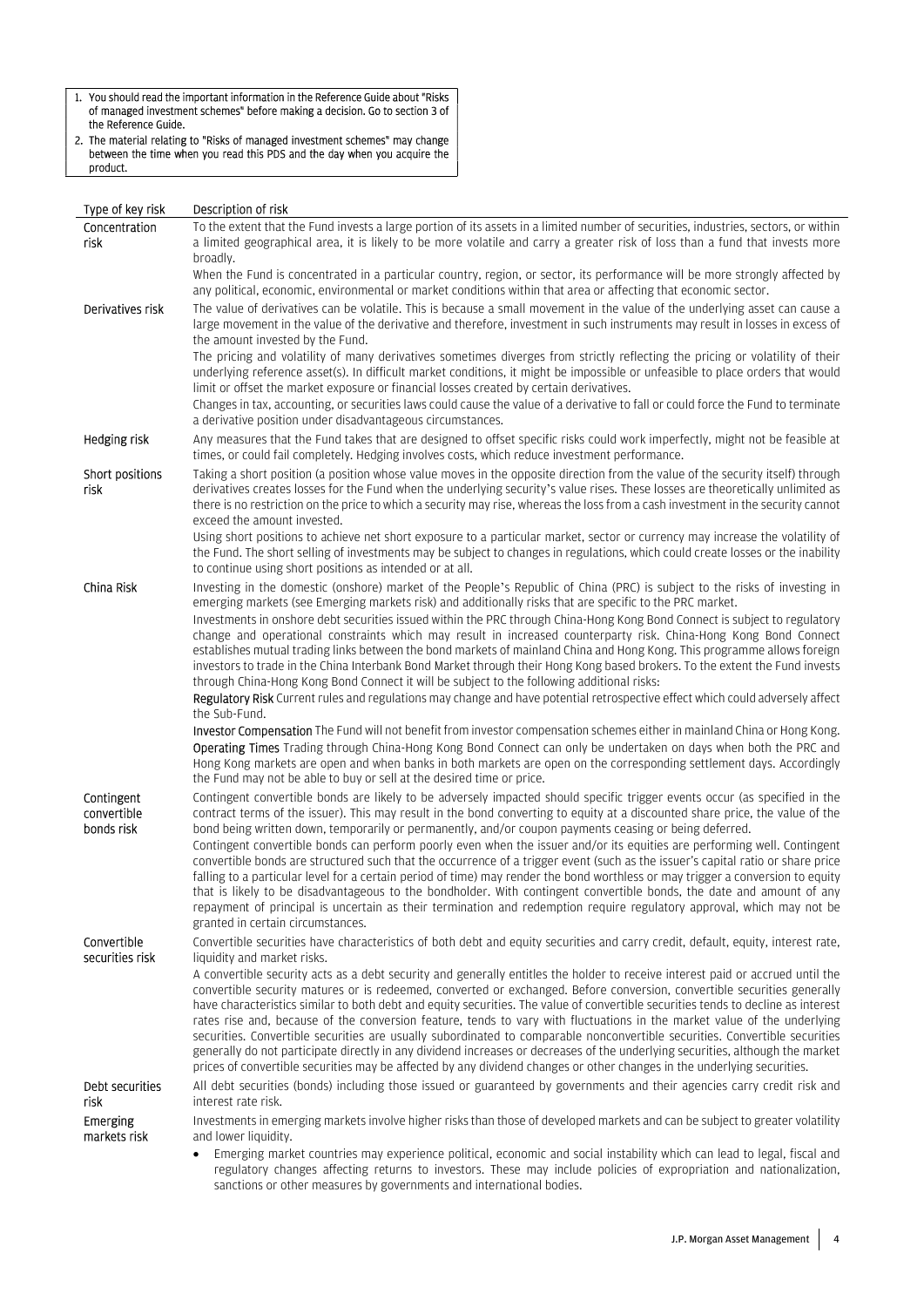| Type of key risk            | Description of risk                                                                                                                                                                                                                                                                                                                                                                                                                                                                                                                                                                                                                                                                                                                                                                                                                                                                                                                                                                                                                                                                                                                                                                                                                                                                                                                                                                                                                                                                                                                                                                                                                                                                                                                                                                                                                                                                                                                                                                                                             |
|-----------------------------|---------------------------------------------------------------------------------------------------------------------------------------------------------------------------------------------------------------------------------------------------------------------------------------------------------------------------------------------------------------------------------------------------------------------------------------------------------------------------------------------------------------------------------------------------------------------------------------------------------------------------------------------------------------------------------------------------------------------------------------------------------------------------------------------------------------------------------------------------------------------------------------------------------------------------------------------------------------------------------------------------------------------------------------------------------------------------------------------------------------------------------------------------------------------------------------------------------------------------------------------------------------------------------------------------------------------------------------------------------------------------------------------------------------------------------------------------------------------------------------------------------------------------------------------------------------------------------------------------------------------------------------------------------------------------------------------------------------------------------------------------------------------------------------------------------------------------------------------------------------------------------------------------------------------------------------------------------------------------------------------------------------------------------|
|                             | The legal environment in certain countries is uncertain. Legislation may be imposed retrospectively or may be issued in<br>the form of non-public regulations. Judicial independence and political neutrality cannot be guaranteed and state bodies                                                                                                                                                                                                                                                                                                                                                                                                                                                                                                                                                                                                                                                                                                                                                                                                                                                                                                                                                                                                                                                                                                                                                                                                                                                                                                                                                                                                                                                                                                                                                                                                                                                                                                                                                                             |
|                             | and judges may not adhere to the requirements of the law.<br>Existing legislation may not yet be adequately developed to protect shareholder rights and there may be no concept of<br>fiduciary duty to Shareholders on the part of management.                                                                                                                                                                                                                                                                                                                                                                                                                                                                                                                                                                                                                                                                                                                                                                                                                                                                                                                                                                                                                                                                                                                                                                                                                                                                                                                                                                                                                                                                                                                                                                                                                                                                                                                                                                                 |
|                             | High interest rates and inflation rates can mean that businesses have difficulty in obtaining working capital and local<br>management may be inexperienced in operating companies in free market conditions.                                                                                                                                                                                                                                                                                                                                                                                                                                                                                                                                                                                                                                                                                                                                                                                                                                                                                                                                                                                                                                                                                                                                                                                                                                                                                                                                                                                                                                                                                                                                                                                                                                                                                                                                                                                                                    |
|                             | Custody and settlement practices may be less developed and it may be difficult to prove beneficial ownership or to protect<br>ownership rights. Investment may carry risks associated with delayed registration of securities and delayed or failed<br>settlement. There may be no secure method of delivery against payment (meaning payment may have to be made prior<br>to receipt of the security).                                                                                                                                                                                                                                                                                                                                                                                                                                                                                                                                                                                                                                                                                                                                                                                                                                                                                                                                                                                                                                                                                                                                                                                                                                                                                                                                                                                                                                                                                                                                                                                                                         |
|                             | The securities markets in some countries lack the liquidity, efficiency and regulatory or supervisory controls of more<br>developed markets.                                                                                                                                                                                                                                                                                                                                                                                                                                                                                                                                                                                                                                                                                                                                                                                                                                                                                                                                                                                                                                                                                                                                                                                                                                                                                                                                                                                                                                                                                                                                                                                                                                                                                                                                                                                                                                                                                    |
|                             | The absence of reliable pricing information may make it difficult to assess reliably the market value of a security.<br>Emerging market currencies can be extremely volatile and may become subject to exchange control regulations. It may<br>not always be practical or economical to hedge the exposure of certain currencies.                                                                                                                                                                                                                                                                                                                                                                                                                                                                                                                                                                                                                                                                                                                                                                                                                                                                                                                                                                                                                                                                                                                                                                                                                                                                                                                                                                                                                                                                                                                                                                                                                                                                                               |
|                             | Many emerging market economies are heavily dependent on commodities or natural resources and are therefore<br>vulnerable to market demand and world prices for these products.                                                                                                                                                                                                                                                                                                                                                                                                                                                                                                                                                                                                                                                                                                                                                                                                                                                                                                                                                                                                                                                                                                                                                                                                                                                                                                                                                                                                                                                                                                                                                                                                                                                                                                                                                                                                                                                  |
|                             | Tax laws in certain countries are not clearly established. Taxes may be imposed suddenly and may change with<br>retrospective effect subjecting the Sub-Fund to additional charges.<br>Accounting, auditing and financial reporting standards may be inconsistent or inadequate.                                                                                                                                                                                                                                                                                                                                                                                                                                                                                                                                                                                                                                                                                                                                                                                                                                                                                                                                                                                                                                                                                                                                                                                                                                                                                                                                                                                                                                                                                                                                                                                                                                                                                                                                                |
| Equities risk               | The value of equities may go down as well as up in response to the performance of individual companies and general market<br>conditions, sometimes rapidly or unpredictably.                                                                                                                                                                                                                                                                                                                                                                                                                                                                                                                                                                                                                                                                                                                                                                                                                                                                                                                                                                                                                                                                                                                                                                                                                                                                                                                                                                                                                                                                                                                                                                                                                                                                                                                                                                                                                                                    |
|                             | If a company goes through bankruptcy or a similar financial restructuring, its shares in issue typically lose most or all of their<br>value.                                                                                                                                                                                                                                                                                                                                                                                                                                                                                                                                                                                                                                                                                                                                                                                                                                                                                                                                                                                                                                                                                                                                                                                                                                                                                                                                                                                                                                                                                                                                                                                                                                                                                                                                                                                                                                                                                    |
|                             | Equity exposure may also be obtained through equity related securities such as warrants, depositary receipts, convertible<br>securities, index and participation notes and equity-linked notes, which may be subject to greater volatility than the underlying<br>reference asset and are also exposed to the risk of counterparty default.                                                                                                                                                                                                                                                                                                                                                                                                                                                                                                                                                                                                                                                                                                                                                                                                                                                                                                                                                                                                                                                                                                                                                                                                                                                                                                                                                                                                                                                                                                                                                                                                                                                                                     |
| MBS/ABS risk                | Mortgage-backed and asset-backed securities (MBS and ABS) depend on the cash flows from a specified pool of financial<br>assets and are subject to greater credit, liquidity and interest rate risk and may be more volatile than other bonds.<br>MBS / ABS prices and yields typically reflect the assumption that they will be paid off before maturity. When interest rates<br>fall, these securities are often paid off early, as the borrowers of the underlying debt refinance at lower interest rates<br>(prepayment risk). Subsequently the Fund may have to reinvest in lower-yielding securities. When interest rates rise, the<br>underlying debt tends to be repaid later than expected, and can therefore increase the duration, and hence the volatility, of<br>these securities. In addition investments in MBS / ABS may be less liquid than other bonds.<br>To-be-announced (TBA) securities, which are MBS or ABS that are purchased sight unseen 48 hours before they are issued,<br>can fall in value between the time the Fund commits to the purchase and the time of delivery.                                                                                                                                                                                                                                                                                                                                                                                                                                                                                                                                                                                                                                                                                                                                                                                                                                                                                                                           |
| Regulatory and<br>tax risks | Laws affecting managed investment schemes may change in the future. Investing in foreign markets with different legal and<br>regulatory systems means that foreign investments are exposed to more risk than Australian assets because of potential<br>changes in legal and regulatory policies                                                                                                                                                                                                                                                                                                                                                                                                                                                                                                                                                                                                                                                                                                                                                                                                                                                                                                                                                                                                                                                                                                                                                                                                                                                                                                                                                                                                                                                                                                                                                                                                                                                                                                                                 |
|                             | LIBOR (London Interbank Offer Rate) Discontinuance or Unavailability Risk LIBOR is intended to represent the rate at which<br>contributing banks may obtain short-term borrowings from each other in the London interbank market. The U.K. Financial<br>Conduct Authority ("FCA") has publicly announced that certain tenors and currencies of LIBOR will cease to be published or<br>representative of the underlying market and economic reality they are intended to measure on certain future dates; current<br>information about these dates is available at https://www.jpmorgan.com/disclosures/interbank offered rates. There is no<br>assurance that the dates announced by the FCA will not change or that the administrator of LIBOR and/or regulators will not<br>take further action that could impact the availability, composition or characteristics of LIBOR or the currencies and/or tenors<br>for which LIBOR is published, and we recommend that you consult your advisors to stay informed of any such developments.<br>Public and private sector industry initiatives are currently underway to implement new or alternative reference rates to be<br>used in place of LIBOR. There is no assurance that any such alternative reference rate will be similar to or produce the same<br>value or economic equivalence as LIBOR or that it will have the same volume or liquidity as did LIBOR prior to its<br>discontinuance or unavailability, which may affect the value or liquidity or return on certain of the Fund's derivatives and<br>other instruments or investments comprising some or all of the Fund's portfolio and result in costs incurred in connection<br>with closing out positions and entering into new trades. These risks may also apply with respect to changes in connection with<br>other interbank offering rates (e.g., Euribor) and a wide range of other index levels, rates and values that are treated as<br>"benchmarks" and are the subject of recent regulatory reform. |
|                             | (Please refer to "7. How managed investment schemes are taxed" within this PDS for further tax details).                                                                                                                                                                                                                                                                                                                                                                                                                                                                                                                                                                                                                                                                                                                                                                                                                                                                                                                                                                                                                                                                                                                                                                                                                                                                                                                                                                                                                                                                                                                                                                                                                                                                                                                                                                                                                                                                                                                        |

# 5. How we invest your money

WARNING: You should consider the likely investment return, the risks and your investment timeframe. We recommend you consult a financial adviser for assistance in determining whether the Fund is appropriate for you.

- 1. You should read the important information in the Reference Guide about "Additional information about how we invest your money" before making a decision. Go to section 4 of the Reference Guide.
- 2. The material relating to "Additional information about how we invest your money" may change between the time when you read this PDS and the day when you acquire the product.

# JPMorgan Global Strategic Bond Fund

## Investment Objective

To achieve a return in excess of the Benchmark.

#### Investment Strategy

The Fund seeks to exploit investment opportunities in, amongst others, the debt and currency markets, using derivatives where appropriate.

# Benchmark

Bloomberg AusBond Bank Bill Index. Bloomberg Finance L.P. and its affiliates (collectively, "**Bloomberg**") are not affiliated with the Manager and do not approve, endorse, review, or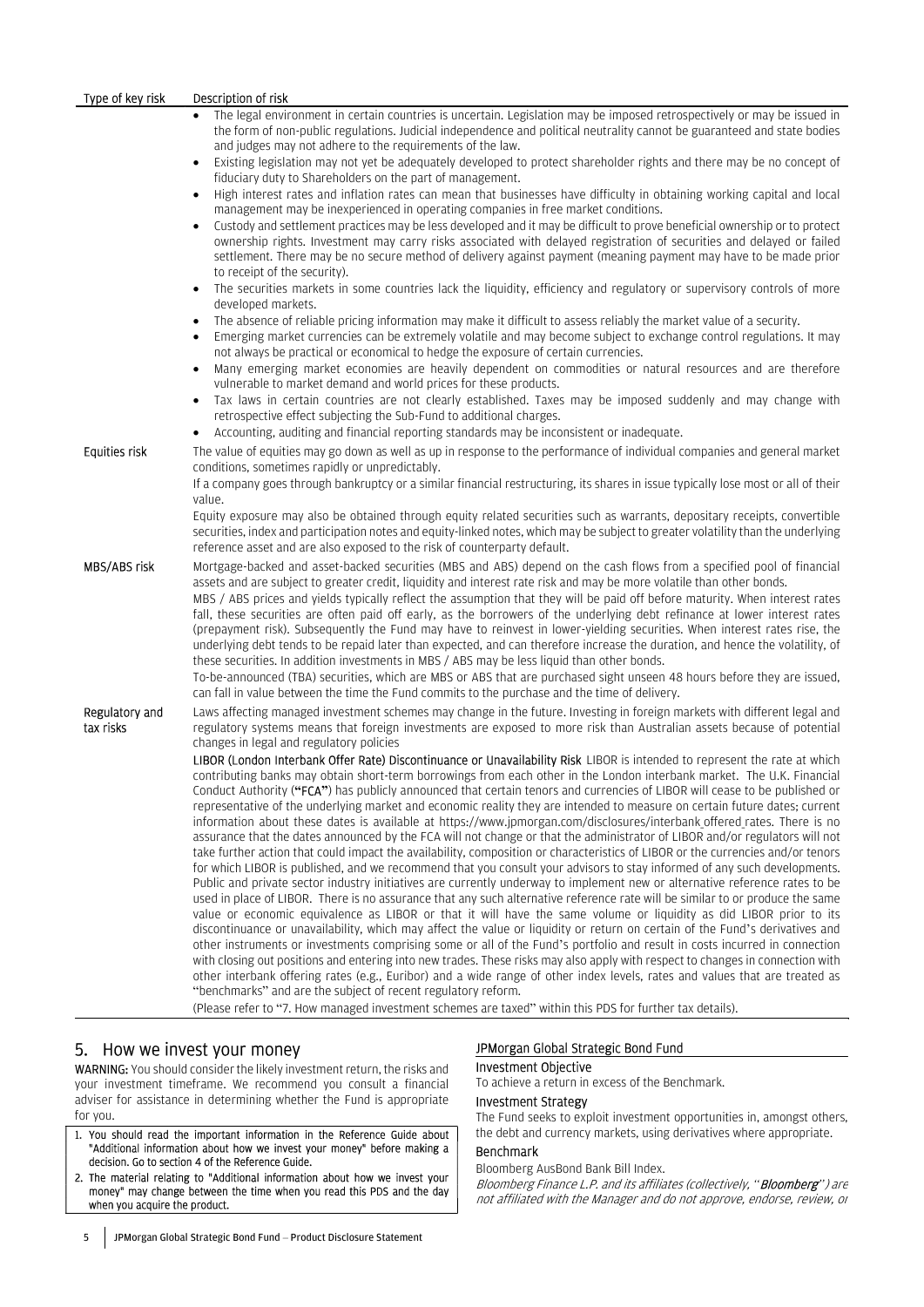recommend the Fund. Bloomberg and the Benchmark are trademarks or service marks of Bloomberg and have been licensed to the Manager. Bloomberg does not guarantee the timeliness, accurateness, or completeness of any data or information relating to the Benchmark.

#### Base/reference currency of Fund AUD.

#### Investment Policy

The Fund will invest the majority of its assets, either directly or through derivatives, in debt securities issued or guaranteed by governments or their agencies, state and provincial governmental entities and supranationals, corporate debt securities, mortgage-backed securities and asset-backed securities, covered bonds and currencies. Issuers may be located in any country, including emerging markets<sup>1</sup>.

The Fund is expected to invest between 45% and 75% of its assets in mortgage-backed securities (MBS) and/or asset-backed securities (ABS) of any credit quality, however, due to the unconstrained investment approach, the actual investment level may vary. MBS which may be agency (issued by quasi US government agencies) and non-agency (issued by private institutions) refers to debt securities that are backed by mortgages, including residential and commercial mortgages, and ABS refers to those that are backed by other types of assets such as credit card debt, car loans, consumer loans and equipment leases.

The Fund may hold up to 10% in convertible securities and up to 10% in contingent convertible bonds<sup>2</sup>. The Fund may invest in below investment grade and unrated debt securities.

The Fund may use long and short positions (through derivatives) to vary exposure to countries, sectors, currencies and credit quality which may be concentrated from time to time. The Fund may hold up to 100% in cash and cash equivalents until suitable investment opportunities are found.

The Fund may invest in onshore debt securities issued within the People's Republic of China through China-Hong Kong Bond Connect.

The Fund may invest up to 10% of its assets in equities, typically as a result of events relating its debt holdings such as conversions or restructures. The Fund may also use equity derivatives for managing equity exposure and the Fund's correlation to equity markets.

The Fund may invest in derivatives to achieve its investment objective, and for hedging and efficient portfolio management. These instruments may include, but are not limited to, futures, options, contracts for difference, forward contracts on financial instruments and options on such contracts, credit linked instruments, to be announced mortgagebacked securities ("TBAs") and swap and other fixed income, currency and credit derivatives.

AUD is the reference currency of the Fund but it may invest in assets denominated in any currency and majority is hedged into AUD.

#### **Suitability**

This Fund is likely to be appropriate for an investor seeking capital growth, to be used as a small allocation within a portfolio where the investor has a medium risk-return profile and is seeking daily access to capital.

#### Risk level

The Fund has a risk band of 4 and is suitable for investors with a medium risk-return profile.

The risk band is determined in accordance with the Standard Risk Measure<sup>3</sup> and in consideration of other risks factors as set out in section 6 "Risks". It is on a scale from 1 to 7, with 1 being the lowest risk band and 7 the highest.

# Minimum suggested timeframe for holding the investment

Investors should have an investment horizon of at least 5 years. Please note that this is a guide only, not a recommendation.

# Changes to the Fund

We have the discretion to terminate the Fund, close the Fund to new investors (including to existing investors) and increase the fees and expenses. We will use our best endeavours to meet the Investment Objective and Investment Strategy of the Fund in performing our duties and obligations. However the Investment Objective and/or Investment Strategy may change as a result of matters or changes beyond our control, including market conditions, change in law or applications and withdrawals made by investors. We may change the Fund's Investment Objective and/or Investment Strategy where we believe it is in the best

interests of investors as a whole. We may change the investment manager in accordance with the Constitution. We will duly notify investors of changes as required by the Act or the Constitution, as applicable.

# Latest performance, asset allocation and size of the Fund

Please refer to www.jpmorganam.com.au or contact the Manager directly for such details. Past performance is not a reliable indicator of future performance.

## Audited financial reports ("Reports")

The Fund's financial year ends on 30 June each year. The Reports of the Fund will be available within 3 months following the end of each financial year, or within any additional period permitted by regulatory relief. The Reports may be obtained free of charge and upon request from the Manager during normal business hours or at www.jpmorganam.com.au.

# Labour standards and environmental, social and ethical considerations

We have delegated investment management decisions for the Fund to the Manager.

The Manager of the Fund takes into consideration Environmental, Social (which includes labour standards) and Governance ("ESG") information which is integrated into the investment decision making process of the Fund. ESG issues are non-financial considerations that may positively or negatively affect a company's / issuer's revenues, costs, cash flows, value of assets and/or liabilities. ESG determinations may not be conclusive and securities of companies / issuers may be purchased and retained, without limit, by the investment manager regardless of potential ESG impact. The impact of ESG integration on the Underlying Sub-Fund's performance is not specifically measurable as investment decisions are discretionary regardless of ESG considerations.

The Manager has implemented a policy that seeks to restrict investments in securities issued by companies that have been identified by third party providers as being involved in the manufacture, production or supply of cluster munitions, depleted uranium ammunition and armour or antipersonnel mines.

 This provides only an indication of the intended investments of the Fund. You may obtain information on the actual investment allocations of the Fund by

contacting the Manager directly.<br><sup>2</sup> A type of investment instrument that, upon the occurrence of a predetermined event (commonly known as a "trigger event"), can be converted into shares of the issuing company, potentially at a discounted price, or the principal amount invested may be lost on a permanent or temporary basis. Coupon payments on Contingent Convertible Securities are discretionary and may also be cancelled by the issuer. Trigger events can vary but these could include the capital ratio of the issuing company falling below a certain level or the share price of the issuer falling to a particular level for a certain period of time.

<sup>3</sup> The Standard Risk Measure is jointly developed by the Financial Services Council and Association of Superannuation Funds of Australia in response to guidance from the Australian Prudential Regulation Authority.

# 6. Fees and costs

# Did you know?

Small differences in both investment performance and fees and costs can have a substantial impact on your long-term returns.

For example, total annual fees and costs of 2% of your account balance rather than 1% could reduce your final return by up to 20% over a 30-year period (for example, reduce it from \$100,000 to \$80,000).

You should consider whether features such as superior investment performance or the provision of better member services justify higher fees and costs.

You may be able to negotiate to pay lower fees. Ask the fund or your financial adviser.

#### To find out more

If you would like to find out more, or see the impact of fees based on your own circumstances, the Australian Securities and Investments Commission (ASIC) Moneysmart website (www.moneysmart.gov.au) has a managed funds fee calculator to help you check out different fee options.

The managed funds fee calculator can also be used to calculate the effect of fees and costs on account balances.

This section shows fees and costs that you may be charged. The following information can be used to compare costs between different simple managed investment schemes.

If you are investing through a Service, any additional fees that you may be charged by your Service operator for investing in the Fund via their Service should be set out in their offer document.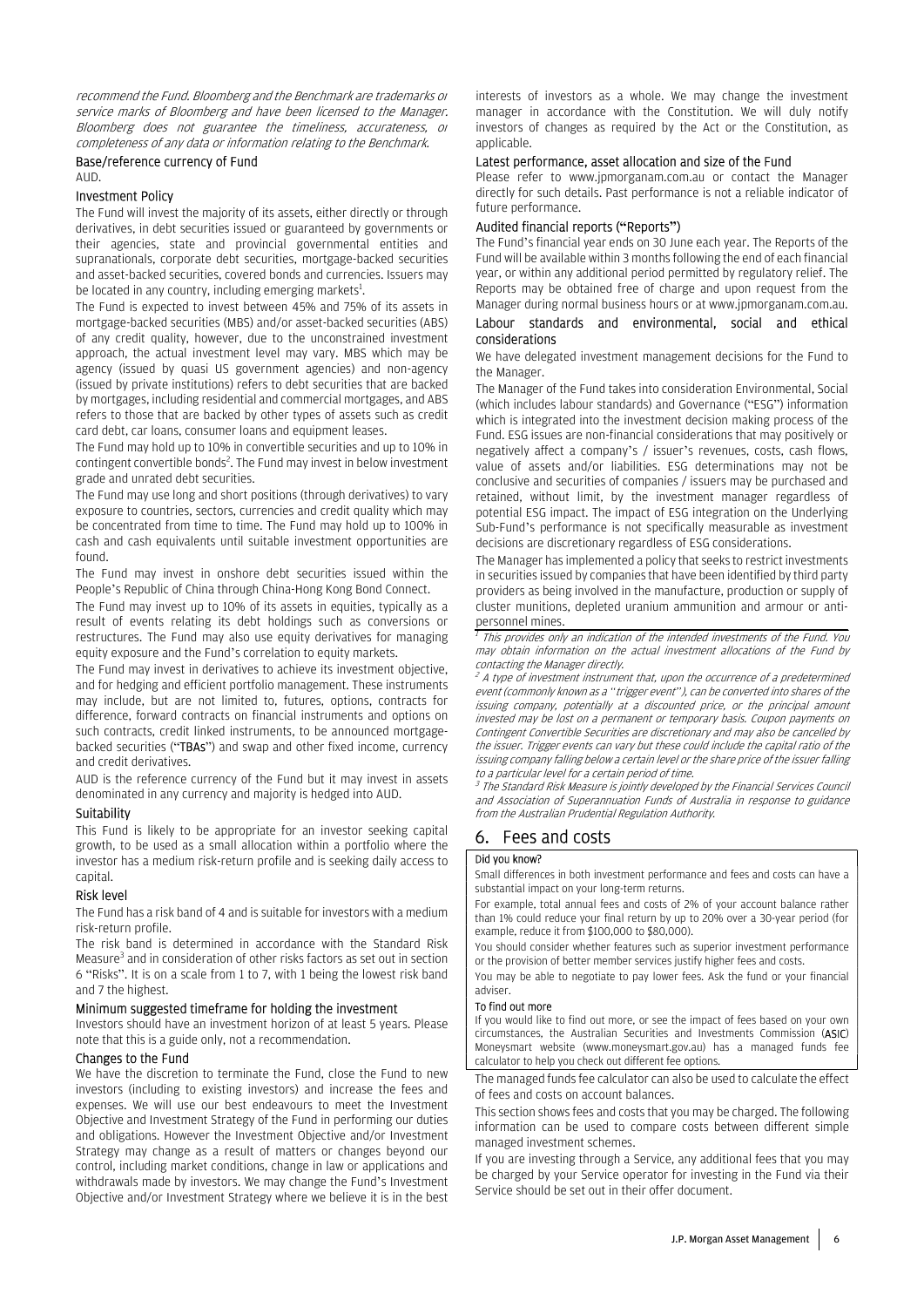Fees and costs can be paid directly from your account or deducted from investment returns.

Information on how managed investment schemes are taxed is set out in section 7 of this PDS.

You should read all the information about fees and costs because it is important to understand their impact on your investment.

Further information about fees and costs, including management fee rebates, fund expenses, transaction costs, maximum amounts allowable under the Constitution and adviser remuneration, is available in a separate document, the Reference Guide, which forms part of this PDS.

The Manager does not currently pay any rebates or commissions or other similar type of payments to financial advisers, but reserves the right to do so at any time in the future subject to applicable laws.

- 1. You should read the important information in the Reference Guide about "Additional information about fees and costs" before making a decision. Go to section 5 of the Reference Guide.
- 2. The material relating to "Additional information about fees and costs" may change between the time when you read this PDS and the day when you acquire the product.

#### Fees and Costs Summary

#### JPMorgan Global Strategic Bond Fund

| Type of fee or cost <sup>1</sup>                                                                                       | Amount                                                                                                                                                                                                                                                                                                                                                                  | How and when paid                                                                                                                                                                                                                                                                                                                                                                                                                                                                                 |
|------------------------------------------------------------------------------------------------------------------------|-------------------------------------------------------------------------------------------------------------------------------------------------------------------------------------------------------------------------------------------------------------------------------------------------------------------------------------------------------------------------|---------------------------------------------------------------------------------------------------------------------------------------------------------------------------------------------------------------------------------------------------------------------------------------------------------------------------------------------------------------------------------------------------------------------------------------------------------------------------------------------------|
| Ongoing annual fees and costs <sup>3</sup>                                                                             |                                                                                                                                                                                                                                                                                                                                                                         |                                                                                                                                                                                                                                                                                                                                                                                                                                                                                                   |
| <b>Management fees</b><br>and costs <sup>1,2</sup><br>The fees and costs<br>for managing your<br>investment            | Estimated to be<br>0.50% p.a. of the<br>NAV of the Fund<br>and are comprised<br>of:<br>1.<br>a<br>management<br>fee of 0.40%<br>p.a. of the<br>NAV of the<br>Fund: $2$<br>estimated<br>$\mathcal{P}_{\mathcal{P}}$<br>indirect costs<br>of nil% p.a. of<br>the NAV of<br>the Fund<br>estimated<br>3.<br>Fund<br>expenses of<br>0.10% p.a. of<br>the NAV of<br>the Fund. | Management fees are<br>1.<br>calculated and accrued<br>on a daily basis and<br>payable monthly in<br>arrears out of the assets<br>of the Fund generally<br>within 10 days of the end<br>of each month. <sup>2</sup><br>Indirect costs are paid out<br>2.<br>of the Fund's assets as<br>and when incurred and is<br>reflected daily in the Unit<br>price.<br>Fund expenses are paid<br>3.<br>out of the assets of the<br>Fund as and when<br>incurred and is reflected<br>daily in the Unit price. |
| Performance fees<br>Amounts deducted<br>from your<br>investment in<br>relation to the<br>performance of the<br>product | Nil                                                                                                                                                                                                                                                                                                                                                                     | Not applicable                                                                                                                                                                                                                                                                                                                                                                                                                                                                                    |
| <b>Transaction costs</b><br>The costs incurred<br>by the scheme when<br>buying or selling<br>assets                    | <b>Fstimated</b><br>transaction costs<br>of nil% p.a. of the<br>NAV of the Fund <sup>4</sup>                                                                                                                                                                                                                                                                            | Paid directly out of the assets<br>of the Fund or indirectly out of<br>the assets of an interposed<br>vehicle as and when incurred<br>and is reflected daily in the<br>Unit price.                                                                                                                                                                                                                                                                                                                |

#### Member activity related fees and costs (fees for services or when your money moves in or out of the scheme)<sup>3</sup>

| Establishment fee                                                                                                                                     | Nil                                                                                                                                                           | Not applicable                                                                                                                                                                                                                                                                               |
|-------------------------------------------------------------------------------------------------------------------------------------------------------|---------------------------------------------------------------------------------------------------------------------------------------------------------------|----------------------------------------------------------------------------------------------------------------------------------------------------------------------------------------------------------------------------------------------------------------------------------------------|
| The fee to open your<br>investment                                                                                                                    |                                                                                                                                                               |                                                                                                                                                                                                                                                                                              |
| Contribution fee<br>The fee on each<br>amount contributed<br>to your investment                                                                       | Nil                                                                                                                                                           | Not applicable                                                                                                                                                                                                                                                                               |
| Buy/sell spread <sup>4,5</sup><br>An amount<br>deducted from your<br>investment<br>representing costs<br>incurred in<br>transactions by the<br>scheme | <b>Estimated to be</b><br>$0.15%$ of the<br>application<br>amount on<br>application and<br>0.15% of the<br>withdrawal<br>amount on<br>withdrawal <sup>5</sup> | Buy/sell spreads apply to the<br>Fund. As at the date of this<br>PDS, a buy spread of 0.15% is<br>charged on each application<br>and a sell spread of 0.15% is<br>charged on each withdrawal.<br>The buy/sell spread is paid out<br>of the assets of the Fund as<br>and when incurred and is |

| Type of fee or cost <sup>1</sup>                                               | Amount | How and when paid                                 |
|--------------------------------------------------------------------------------|--------|---------------------------------------------------|
|                                                                                |        | reflected daily in the Unit<br>price of the Fund. |
| Withdrawal fee<br>The fee on each<br>amount you take out<br>of your investment | Nil    | Not applicable                                    |
| Exit fee<br>The fee to close<br>your investment                                | Nil    | Not applicable                                    |
| Switching fee<br>The fee for changing<br>investment options                    | Nil    | Not applicable                                    |

<sup>1</sup> Management fees and costs are comprised of a management fee, fund expenses and indirect costs. The management fee, fund expenses incurred in the ordinary course of operations and a portion of the indirect costs are capped at 0.50% p.a. of the NAV of the Fund. Further information on fees and costs that may be payable is contained in the Reference Guide, which forms part of this PDS. Unless otherwise stated, the fees and costs shown are inclusive of Goods and Services Tax ("GST") and net of any applicable input tax credits and reduced input tax credits and are shown without any other adjustment in relation to any tax deduction available to

the Responsible Entity.<br><sup>2</sup> What it costs you will depend on the fees you negotiate with your financial adviser or your Service operator (as applicable) or in limited circumstances set out in the "Differential fees" section in the Reference Guide. For further information refer to "Differential fees" section in the "Additional information about fees and costs" section in the Reference Guide.

<sup>3</sup> All estimates of fees and costs in this section are based on information available as at the date of this PDS. All fees reflect the Responsible Entity's reasonable estimates of the fees for the current financial year. All costs reflect the actual amount incurred for previous financial year and may include the Responsible Entity's reasonable estimates where information was not available as at the date of this PDS or where the Responsible Entity was unable to determine the exact amount. Please refer to the 'Additional information about fees and costs' section in the Reference Guide for more information on fees and costs that may be payable. Management fees and costs may not equal the management fee plus indirect costs plus Fund expenses due to rounding.

4 The transaction costs disclosed in this section are shown net of any recovery received by the Fund from the buy/sell spread charged to transacting Unitholders. Please refer to the 'Additional explanation of fees and costs' section in the Reference Guide for further details.

<sup>5</sup>You may incur a buy/sell spread when your money moves in or out of the Fund. In estimating the buy/sell spread, the Responsible Entity has assumed that the applications or withdrawals are made during normal market conditions, as in times of stressed or dislocated market conditions (which are not possible for the Responsible Entity to predict) the buy/sell spread may increase significantly and it is not possible to reasonably estimate the buy/sell spread that may be applied in such situations. The Responsible Entity may vary the buy/sell spreads from time to time, including increasing these costs without notice and will be disclosed on our website. For more details refer to "Buy/sell spread" section in the "Additional explanation of fees and costs" section in the Reference Guide.

## Example of annual fees and costs for the Fund

This table gives an example of how the ongoing annual fees and costs in the Fund can affect your investment over a 1 year period. You should use this table to compare this products with other products offered by managed investment schemes.

| Example                                          |                                                         | Balance of \$50,000 with a contribution of<br>$$5,0002$ during year                                                                                                                                                                                                  |
|--------------------------------------------------|---------------------------------------------------------|----------------------------------------------------------------------------------------------------------------------------------------------------------------------------------------------------------------------------------------------------------------------|
| Contribution<br>fees                             | Nil                                                     | For every additional \$5,000 you put in, you<br>will be charged \$0.                                                                                                                                                                                                 |
| PLUS<br>Management<br>costs                      | $0.50\%$ p.a.<br>of the NAV<br>of the Fund <sup>1</sup> | <b>And.</b> for every \$50,000 you have in the<br>Fund, you will be charged or have<br>deducted from your investment \$250 each<br>year.                                                                                                                             |
| PLUS<br>Performance<br>fees                      | Nil                                                     | And, you will be charged or have deducted<br>from your investment \$0 in performance<br>fees each year.                                                                                                                                                              |
| <b>PLUS</b><br>Transaction<br>costs <sup>4</sup> | Nil% p.a. of<br>the NAV of<br>the Fund                  | And, you will be charged or have deducted<br>from your investment \$0 in transaction<br>costs.                                                                                                                                                                       |
| <b>EOUALS</b><br>Cost of Fund                    |                                                         | If you had an investment of \$50,000 at the<br>beginning of the year and you put in an<br>additional \$5,000 during that year, you<br>would be charged fees and costs of:<br>\$2502,3,4<br>What it costs you will depend on the fees<br>you negotiate <sup>3</sup> . |

<sup>1</sup> The actual management fees and costs may vary from this estimate having regard to actual Fund expenses and indirect costs that are incurred.